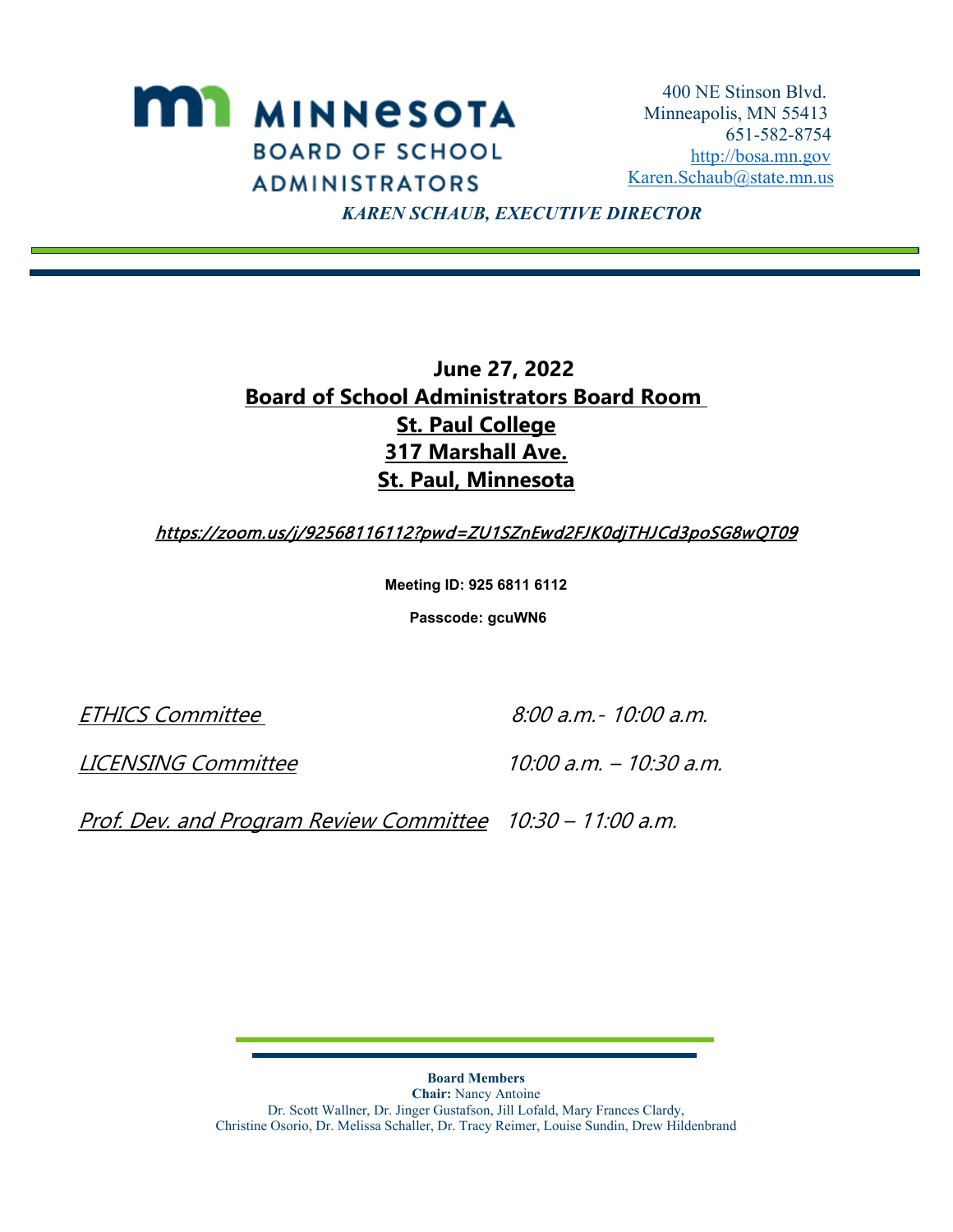## **Board Meeting Agenda**

**DATE:** June 27, 2022

**TIME**: 11:00 a.m. – 1:00 p.m.

- **I. Convene**
- **II. Approval of Agenda/Agenda Adjustment**
- **III. Approval of Minutes** [BOSA Board Minutes 05 23 2021 -](https://bosa.mn.gov/cs/idcplg?IdcService=GET_FILE&dDocName=020663&RevisionSelectionMethod=latestReleased&Rendition=primary) 5/25/22
- **IV. Board Picture**
- **V. Honoring Dr. Kinkel's years of service with BOSA**
- **VI. Marquetta Stokes Report**
- **VII. Executive Director's Report**
- **VIII. Committee Reports:**
	- a. Licensing Committee
	- b. Professional Development & Program Review
	- c. Ethics Committee
	- d. Legislation and Communications Committee
	- **IX. MDE Report**
	- **X. Board Member Report**
	- **XI. Public Comments**

## **XII. Business**

- a. Request to put a short zoom August Board meeting on the calendar for August 22<sup>nd</sup> at 4 pm. To handle only variances and ethics issues that must be resolved in August.
- b. End of the year budge update Executive Director Schaub
- c. BOSA Fee Update for 2021-22
- d. Future needs and planning for the BOSA Office- Executive Director Schaub